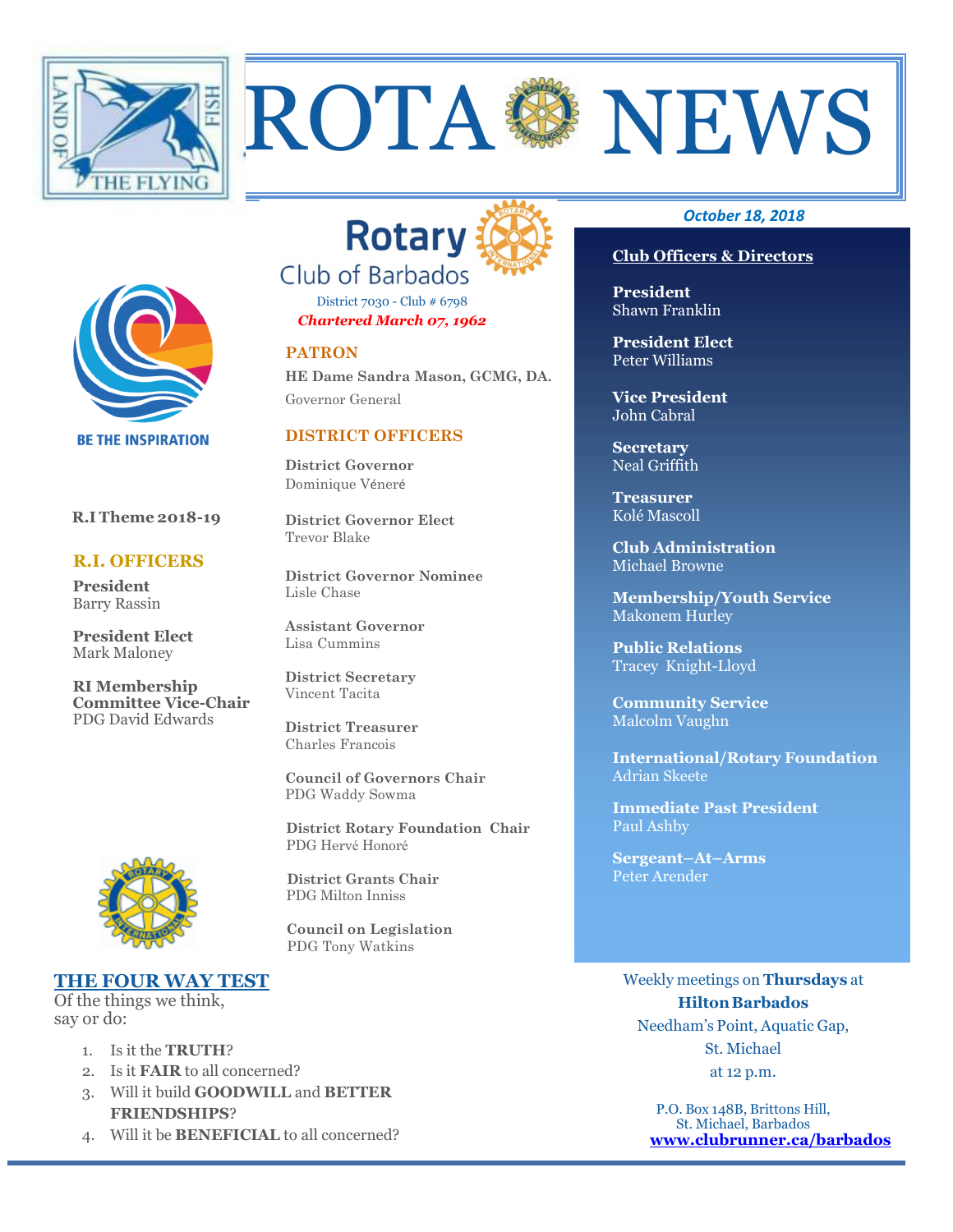## **THE ROTARY CLUB OF BARBADOS WELCOMES ALL VISITING ROTARIANS AND GUESTS**

 *Mar 07 - Club Charter Date - 1962 - Club # 6798* **RI THEME: BE THE INSPIRATION OCTOBER IS ECONOMIC AND COMMUNITY DEVELOMENT MONTH** 

Today represents a Special Day in the life of our Club. It is a Double Celebration!!

We will not only recognise worthy persons at our Annual Pride of Workmanship Awards Dinner, we will extend Welcome to our Patron, Her Excellency, Dame Sandra Mason, G.C.M.G., D.A., Q.C., Governor General of Barbados.

 The Pride of Workmanship Awards programme presents an opportunity for the Club to recognise some of those "unsung" heroes making a contribution in our Communities.

This year we are pleased to honour persons who have aided young men through sport. Every year we are pleased to honour those persons in our society who have worked over and above the call of duty in order to help those in need and this year is no exception.

# **OUR PATRON**

Dame Sandra Prunella Mason, GCMG, D.A., Q.C. was born on the 17<sup>th</sup> day of January, 1949 in East Point, St. Philip, Barbados.

On leaving St. Catherine's Primary School at age nine, she attended Queen's College, where she successfully obtained seven GCE O Level qualifications and A Level qualifications in French and English.

Her tertiary level education at the University of the West Indies (UWI), Cave Hill Campus, Barbados and the Hugh Wooding Law School, Trinidad, saw her obtain a Bachelor of Laws (LL.B) degree in 1973 and a Certificate of Legal Education in 1975, respectively. In doing so, she became the first Barbadian female Attorney-at-Law to have graduated from the Hugh Wooding Law School.

In 1998, she completed a course in Judicial Administration at RIPA, London, and a course in Alternative Dispute Resolution at the University of Windsor, Canada and Stitt Field Hendy Houston ADR Ltd. in 2000.

In 2001, she completed a fellowship at the Commonwealth Judicial Education Institute, Canada, and advanced courses in Alternative Dispute Resolution by the University of the West Indies and University of Windsor, Canada.

Dame Sandra began her career as a teacher at the Princess Margaret Secondary School. She left teaching and worked at Barclays Bank DCO, Barbados, and was promoted to Trust Administrator for the period 1975-1976.

She was later transferred to Barclays Bank Jamaica Ltd., then returned to Barbados and continued her banking career with Barclays Finance Corporation.

In 1978, she began working as a Magistrate of the Juvenile and Family Court, while simultaneously tutoring in Family Law at UWI following a brief stint as an Attorney-at-Law in private practice. She served on the UN Committee on the Rights of the Child from its inception in 1991 until 1999, serving both as Chair and Vice-Chair. She was also one of two women who were appointed to the 13-member CARICOM Commission charged with evaluating regional integration.

She is a member of many civic and Commonwealth organisa tions including: President of the Commonwealth Secretariat Arbitral Tribunal (CSAT) UK; Chairman of the Community Legal Services Commission; Member of the Judicial and Legal Services Commission; Member & former Vice Chairman of the Royal Commonwealth Society; Board member of PAREDOS; Patron of the Ruth and Esther Ministry, Mount Zion Missions Inc.; Trustee of the Ermine Holmes Community Trust; Member of the Commonwealth Magistrates and Judges Associations and a Member of the International Association of Women Judges.

Dame Sandra also served as Ambassador to Venezuela, Chile, Colombia and Brazil for the period 1993-1994. Upon her return to Barbados, she was appointed as Chief Magistrate and later became the Registrar of the Supreme Court.

She continued to serve as Registrar of the Supreme Court until 2005, when she was appointed to the Inner Bar of Barbados as Queen's Counsel. Later that year, she was appointed as a High Court Judge of the Eastern Caribbean Supreme Court where she served until 2008, when she was sworn in as the first female Court of Appeal Judge of the Supreme Court of Barbados. On the  $1<sup>st</sup>$  day of January, 2014, she was the first Barbadian to be appointed as a member of the Commonwealth Secretariat Arbitral Tribunal (CSAT), based in London, England. In 2017, she became the first female President of that tribunal.

She has held membership in various organisations and associations and has chaired or was a member of numerous boards and committees over the years. With such an outstanding career, Dame Sandra also takes an avid interest in reading, playing scrabble, watching cricket and travelling.

However, her greatest achievement is being the mother of son Matthew, who is also an Attorney-at-Law.

On 27 December 2017, it was announced that Her Majesty The Queen, on the recommendation of Her Majesty's Ministers in Barbados, had been graciously pleased to approve the appointment of The Honourable Sandra Prunella Mason, Justice of Appeal, as the eighth Governor-General of Barbados, with effect from 8 January 2018.

With Mason's appointment as Governor-General, Her Majesty The Queen agreed to confer on her the honour and dignity of Dame Grand Cross of the Most Distinguished Order of Saint Michael and Saint George (GCMG). On assumption of the office of Governor-General, under the Order of the Dame of Saint Andrew, she also became the Chancellor and Principal Dame of Saint Andrew (DA).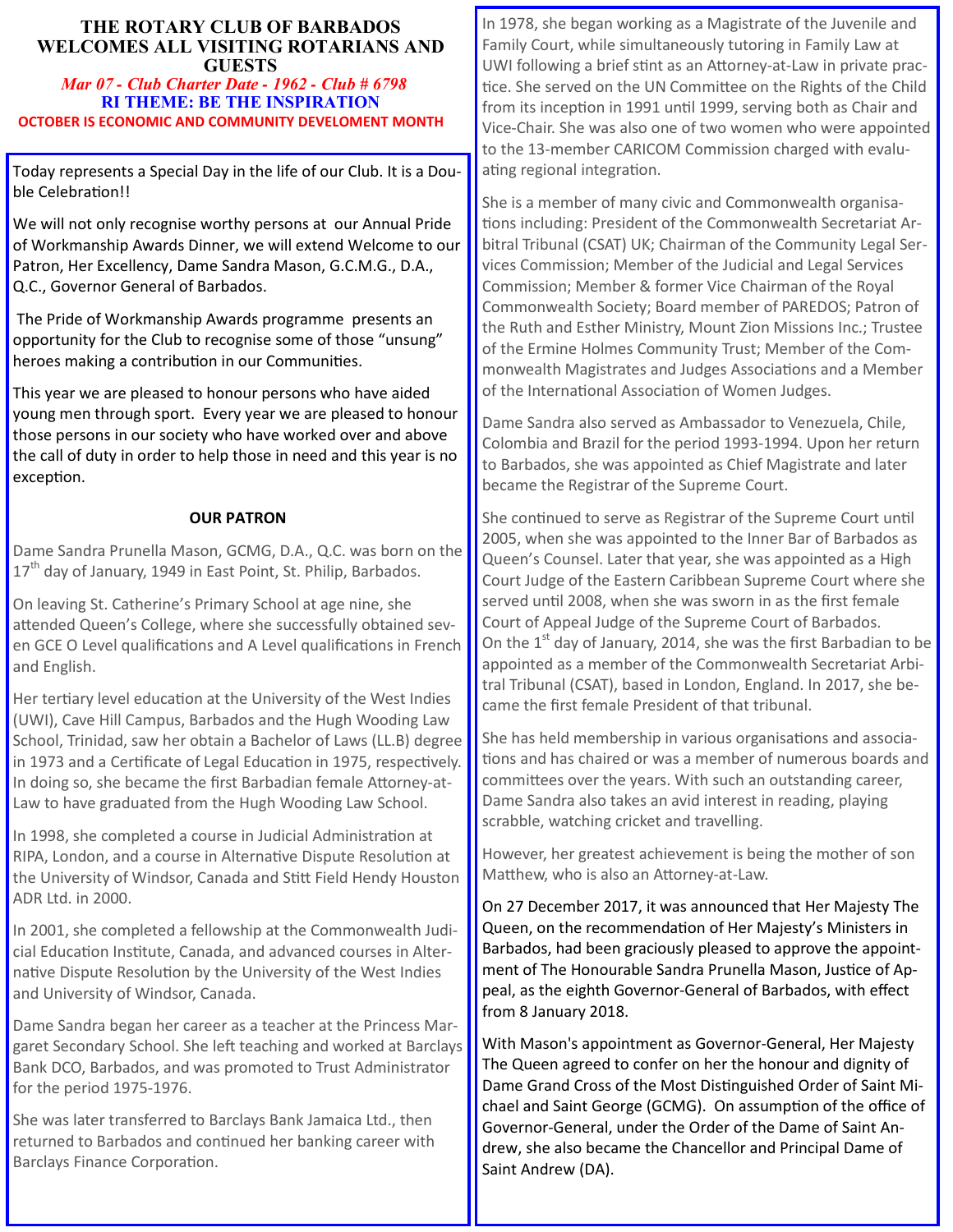## **OUR AWARDEE**

Mr. Michael Anthony Young, BSS, was born in Barbados on January 1, 1952. He received his secondary education at Harrison College, Barbados. Mr.



Young entered the Barbados government service immediately after graduating from secondary school in 1970, where he served for a short stint before changing streams to a career as a dive instructor in a private dive operation.

In 1985 he underwent formal professional training in swimming, water safety and aquatic rescue in the UK. He returned to Barbados and resumed his voluntary and business activites further equipped and com $mitted - as an instructor - to intensitying his service to his country$ through developing the bodies and minds of as many individuals as possible.

## **OUR AWARDEE**

Trevor Sylvester Alleyne was born on January  $17<sup>th</sup>$ ,1956. He served in the Barbados Prison Service from 1980 to 2014.He also served in Grenada at the Richmond Hill Prisons as part of the Caribbean peace keeping forces in 1984, after a political uprising that

lead to the killing of Prime Minister Maurice Bishop and some Cabinet Ministers. He retired from the Barbados Prison Service in 2014, at the rank of prison Officer 1.

He holds an associated degree in nursing from the Barbados Community College. A First Aid, CPR Instructor and a Community Worker. Mr. Alleyne was part of a Committee that organised the first law enforcement torch run in 1988, to raised funds for the Special Olympics in Barbados.

The founder and head coach of the St Philip Junior Cricket Program since May 1999. Mr. Alleyne holds a Cricket West Indies (CWI) level 1 and 2 coaching Certificates. A Cricket West Indies CWI/UNICEF Certificate for Sports Professionals in the fight against child abuse. A qualified Cricket Umpire and hold a certificate from the Caribbean Association of national Olympic committees in Coaching theory. Mr Alleyne have been taking Junior Cricketers on over seas tours every year since 1999.

## **OUR AWARDEE**

Mr. David Ward - ex- national footballer and teacher, not just at Wills Primary as physical education teacher but also of the sport - Football. He grew up in the country, Massiah Street, St John "a stone throw" away from Lodge School which became his training ground. He gained a Football scholarship to Bowling Green State University, Ohio at age eighteen (18) while play-



ing for his country Barbados in the junior World Cup which was played at Princeton University, New Jersey.

Locally he played at the highest level in the Barbados Football Association competition for Notre Dame and accomplished the goal to be best striker for two consecutive years.

At present he is also the coach of Weymouth Wales from last year and during his period there his team won the triple last year - Premier League, Premier League Reserve and KO.

# **OUR PROGRAM**

Call to Order & Announcements

Arrival of the Governor General

Anthem

Prayer

Welcome by President Shawn

Introduction of Guests and Visiting Rotarians

**Dinner** 

Introduction of the Guest Speaker

Guest Speaker – Mr. Corey Lane Selfless Service – Serving the Society

Background and Concept of POW

**Presentations** Vote of Thanks Announcements

Closure of meeting - Toast

Departure of the Governor General



**OUR GUEST SPEAKER**  Mr. Corey Lane is the Founder of the Nature Fun Ranch and Point of Light Recipient from Her Majesty the Queen. His Topic is:

**Selfless Service: Serving the Society.** 

## **Bio – Mr. Corey Lane**

- Founder and Chief of the Nature Fun Ranch
- Moderator and Talk Show Host
- Youth and Family Counsellor
- Prison Rehab Consultant
- Former Youth Prime Minister
- Honours Graduate of University of the West Indies
- God-fearing Husband and Father

Corey has recently celebrated 20 years of full-time mentorship and volunteer service and has earned several awards. These include:

- National Volunteer of the Year
- The Queen's Scout Award
- Minister of Youth Phoenix Award
- Peace Ambassador Award
- Vocational Service Award
- and The Point of Light from Her Majesty the Queen

While Corey has carried many titles, he has assigned one to himself - Humanitarian – Someone who cares for humanity!